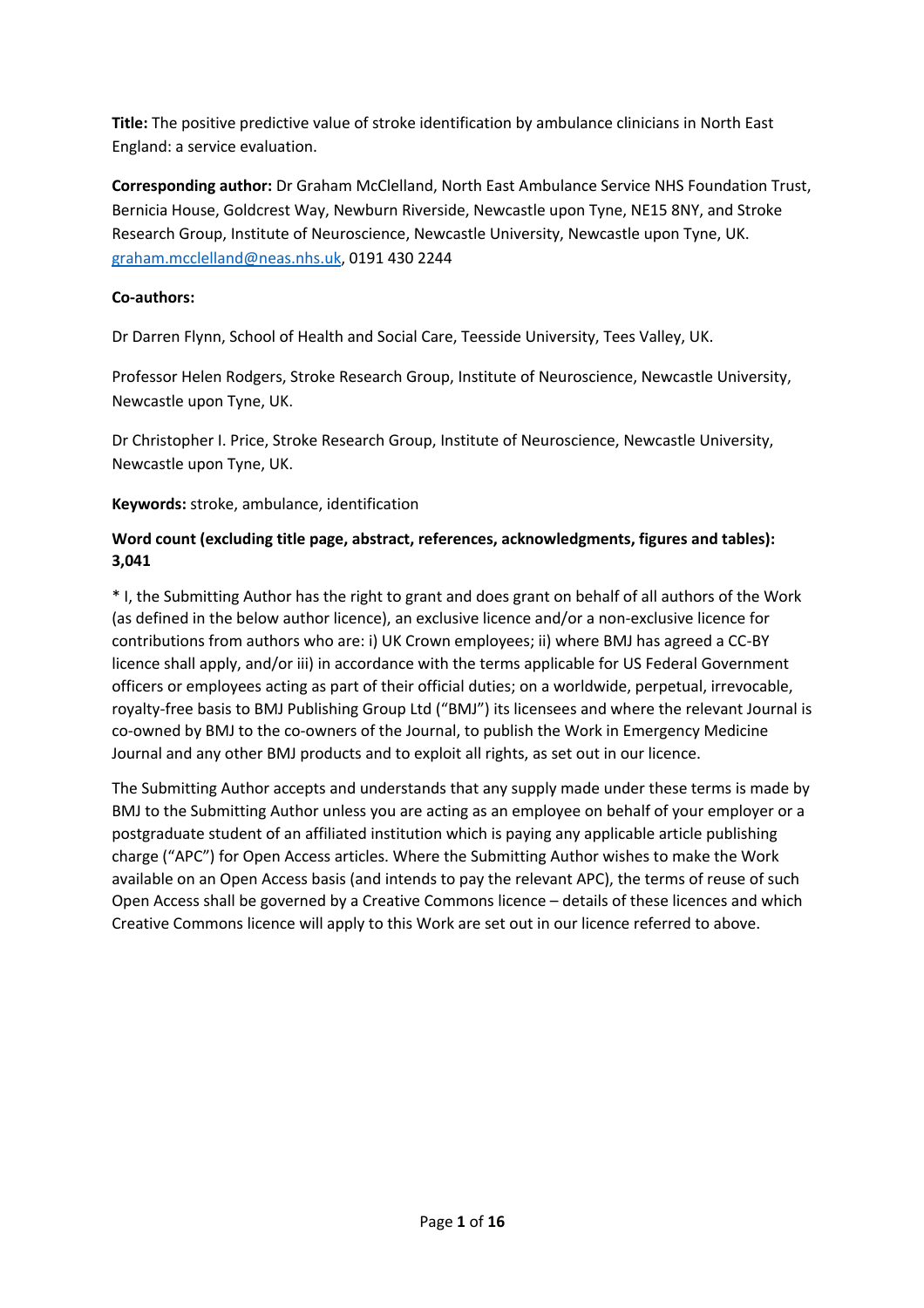## **Abstract**

### **Introduction/background**

Accurate prehospital identification of acute stroke patients enables rapid conveyance to specialist units for time dependent treatments such as thrombolysis and thrombectomy. Misidentification leads to 'stroke mimic' (SM) patients being inappropriately triaged to specialist units. We evaluated the positive predictive value of prehospital stroke identification by ambulance clinicians in the North East of England.

### **Methods**

This service evaluation linked routinely collected records from a UK regional ambulance service identifying adults with any clinical impression of suspected stroke to diagnostic data from four NHS hospital trusts between 01/06/2013 and 31/05/2016. The reference standard for a confirmed stroke diagnosis was inclusion in Sentinel Stroke National Audit Programme data or a hospital diagnosis of stroke or transient ischaemic attack in Hospital Episode Statistics. Positive predictive value (PPV) was calculated as a measure of diagnostic accuracy.

#### **Results**

Ambulance clinicians in North East England identified 5,645 suspected stroke patients (mean age 73.2 years, 48% male). At least one Face Arm Speech Test (FAST) symptom was documented for 93% of suspected stroke patients but a positive FAST was only documented for 51%. Stroke, or transient ischemic attack, was the final diagnosis for 3,483 (62%) patients. SM (false positives) accounted for 38% of suspected strokes identified by ambulance clinicians and included a wide range of non-stroke diagnoses including infections, seizures and migraine.

#### **Discussion**

In this large multi-site dataset, identification of stroke patients by ambulance clinicians had a PPV rate of 62% (95% CI 61 to 63). Most suspected stroke patients had at least one FAST symptom, but failure to document a complete test was common. Training for stroke identification and SM rates need to be considered when planning service provision and capacity.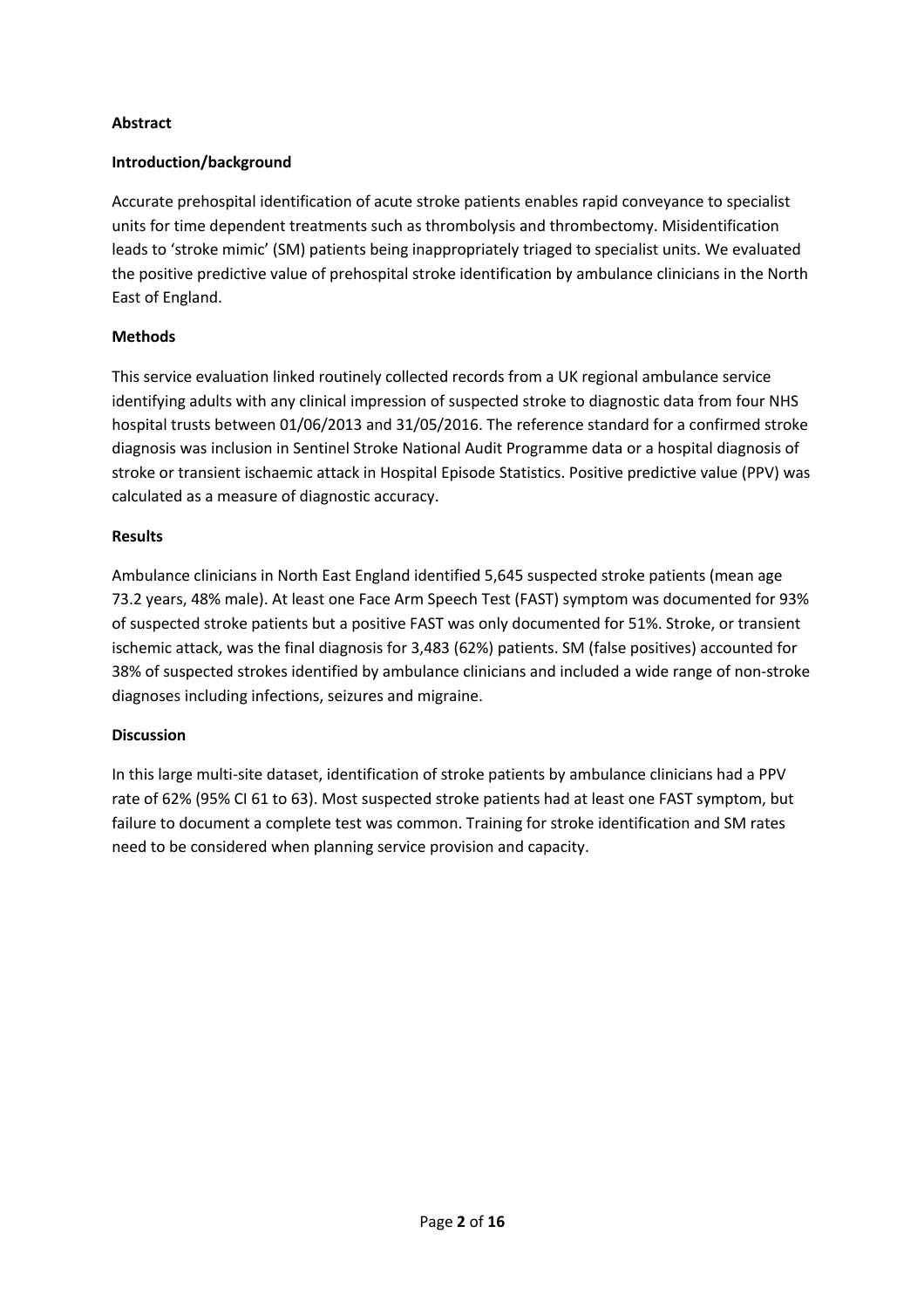#### **What this paper adds**

What is already known on this subject:

Prehospital identification of stroke is essential for patients to receive access to time-critical treatments and specialist stroke unit care.

The clinical tools used to identify stroke symptoms in the prehospital setting favour sensitivity over specificity; consequently, large numbers of stroke mimic patients are transported to specialist stroke units.

This study aimed to determine the diagnostic accuracy of prehospital stroke identification by ambulance clinicians in the North East of England.

What this study adds:

The positive predictive value of prehospital stroke identification by ambulance clinicians in the North East of England was 62% (95% CI 61 to 63).

Seizures, sepsis and syncope are common stroke mimics seen by ambulance clinicians.

Further innovation is required to improve stroke identification efficiency, such as use of remote specialist assessment or diagnostics.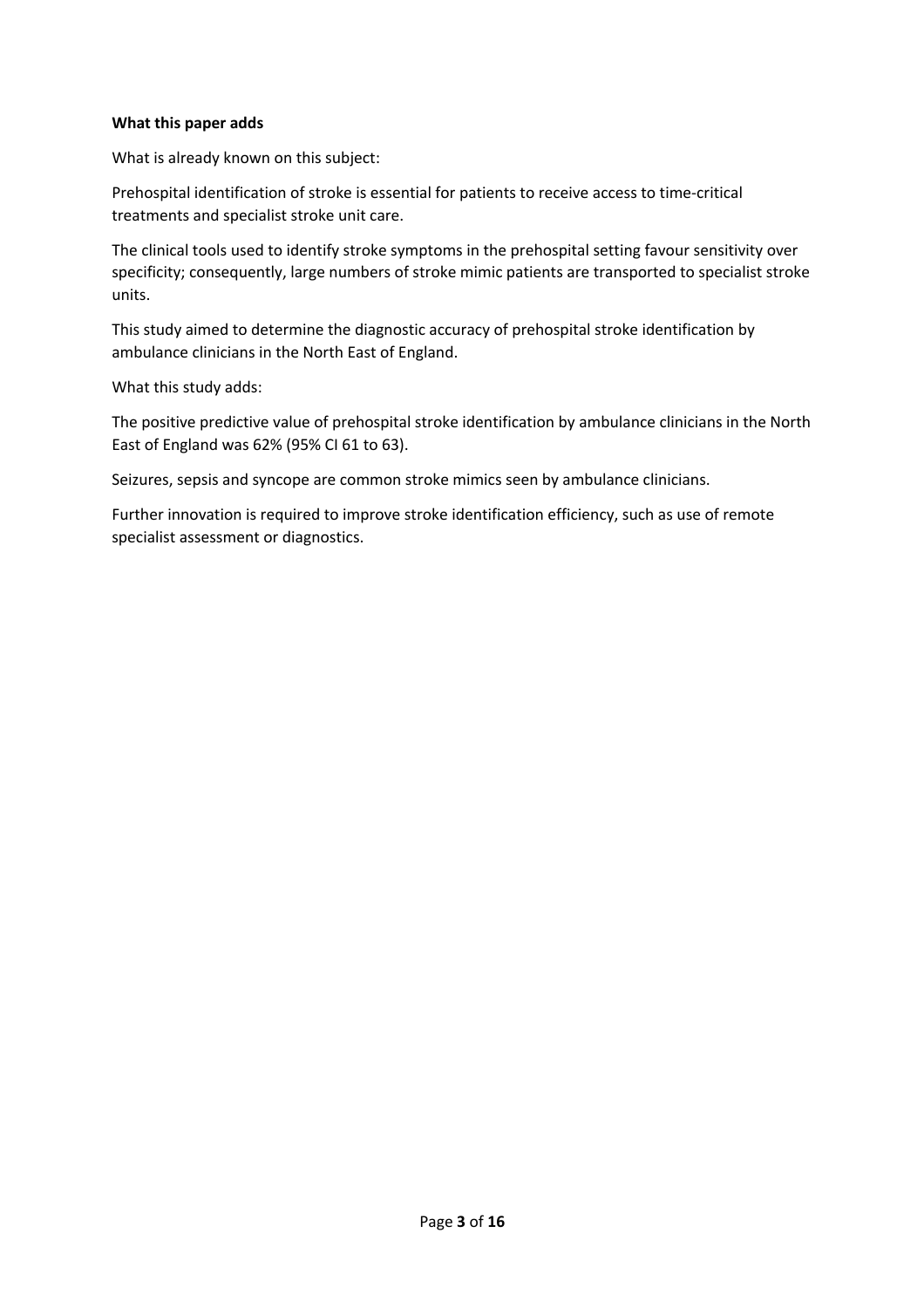### **Introduction**

Approximately two thirds of acute stroke patients in England are conveyed to hospital by emergency ambulance.[1] Prehospital identification enables earlier access to centralised Hyper Acute Stroke Units (HASUs)[2] which deliver specialist stroke care and time-critical reperfusion treatments (thrombolysis and thrombectomy). The accuracy of prehospital stroke identification depends upon the tools used and the population in question. In the UK, National Clinical Guidelines encourage ambulance clinicians to use a validated screening tool (e.g. Face Arm Speech test [FAST][3]) to recognise different possible combinations of symptoms across a broad range of patients.[4, 5]

The FAST is a simple test looking for facial droop, arm weakness or slurred speech as common symptoms of stroke. It remains the test most commonly used by UK ambulance services[6] due to good sensitivity for anterior circulation stroke (79-97%), but the specificity is lower (13-88%).[7] As most symptom checklists do not include symptoms of posterior stroke, such as vertigo or visual deficits, guidelines also recommend that practitioners apply their clinical judgement which is likely to further reduce specificity.

Prioritization of sensitivity (stroke detection) over specificity (avoiding other conditions being identified as stroke) means that a large number of suspected stroke patients identified by ambulance clinicians receive a final diagnosis other than stroke i.e. stroke mimics (SM). The positive predictive value (PPV), of popular prehospital stroke identification tools ranges from 40-94%[7] with an average of 27% of suspected strokes identified in prehospital care subsequently diagnosed as SM.[8] Due to the increasing centralisation of emergency stroke care, including the provision of thrombectomy, patients with SM conditions are becoming an increasingly important consideration as they are likely to be displaced from more appropriate local care in significant numbers and impact upon efficient use of specialist resources.

In view of the broad range of prehospital stroke identification performance within the literature and the implications of SM presentations for planning service reconfiguration, the primary objective of this study was to describe the current accuracy of stroke identification by clinicians working for a regional ambulance service in North East England using PPV as a measure of diagnostic accuracy.

The secondary objectives were to describe: (i) FAST documentation by ambulance clinicians and how this impacted on the accuracy of stroke identification; and (ii) the proportion and type of "false positive" SM conditions.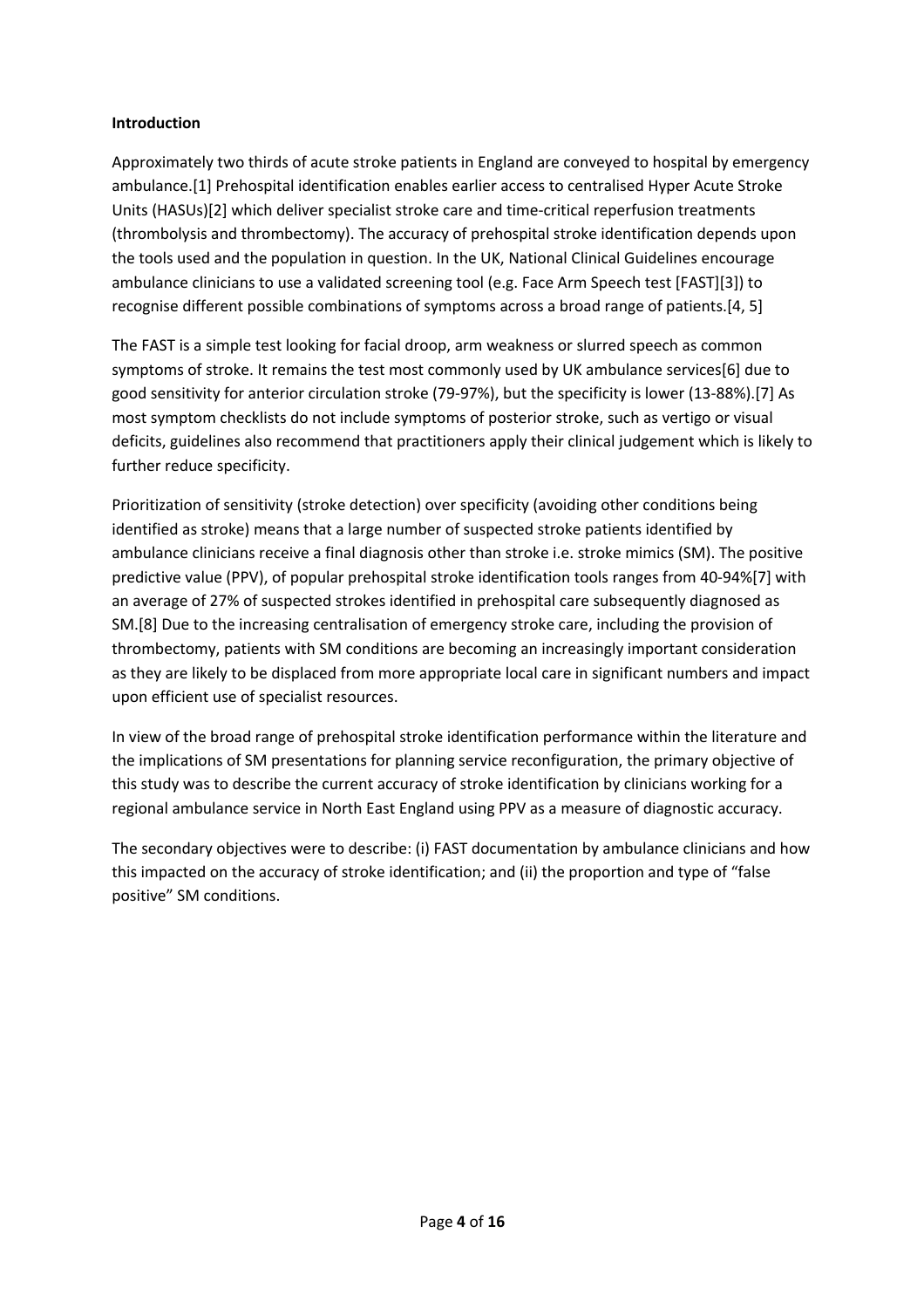## **Method**

# **Study design**

A retrospective service evaluation linked routinely recorded ambulance and hospital datasets in order to calculate the positive predictive value of stroke identification by ambulance clinicians.

# **Study setting**

The North East Ambulance Service NHS Foundation Trust (NEAS) is the regional ambulance provider for around 2.5 million people in North East England covering Northumberland, Tyne and Wear, County Durham, Darlington and Teesside.

The study included suspected stroke patients conveyed to four hospital trusts with HASUs: County Durham and Darlington NHS Foundation Trust (691 stroke admissions/year[9]); Northumbria Healthcare NHS Foundation Trust (1,008 stroke admissions/year[9]); North Tees and Hartlepool Hospitals NHS Foundation Trust (576 stroke admission/year[9]); and Newcastle Hospitals NHS Foundation Trust (748 stroke admissions/year[9]). All figures are for April 2016 to March 2017.

# **Inclusion/exclusion criteria**

A consecutive series of patients across three years (01/06/2013 to 31/05/2016) were identified by an electronic search for a documented NEAS clinician impression of suspected stroke (the index test) for any reason (FAST positive or FAST negative / not recorded). Internal NEAS data shows that impression stroke accounts for around 4% of cases where an ambulance attends a patient. Other inclusion criteria were: adult (age ≥ 18 years) patients; Glasgow Coma Scale (GCS) ≥ 8 (reflecting the difficulty to assess patients with a low GCS and the population used to develop FAST[3]); conveyed to a relevant hospital. Records made by qualified paramedics of all grades and technician personnel were included.

The exclusion criteria were: inter-hospital transfers; GCS < 8; and admission other than by emergency ambulance.

## **Prehospital data**

NEAS clinicians routinely record patient details using a portable Electronic Patient Record Form (EPRF). A 'clinical impression', selected from predetermined categories including stroke, is recorded at the end of each patient encounter. Clinical impression could include multiple differential diagnoses so stroke may not have been the only impression. Other data on the EPRF are recorded in two formats (i) structured data on predetermined variables including demographics, common signs and symptoms, physiological observations as well as standard assessments such as FAST and (ii) a free text section recording narrative aspects of the patient encounter including symptoms. These were extracted from the EPRF for all patients who met the inclusion criteria by a combination of automated and manual data extraction according to the nature of the data field. A complete picture of the prehospital data on suspected stroke patients was created by combining any recording of variables of interest in either the structured or free text sections. The results of the data extraction are described in Table 1. This data included patients identified by paramedics and non-paramedic clinicians. NEAS clinicians follow UK National Ambulance guidelines [4] for stroke identification which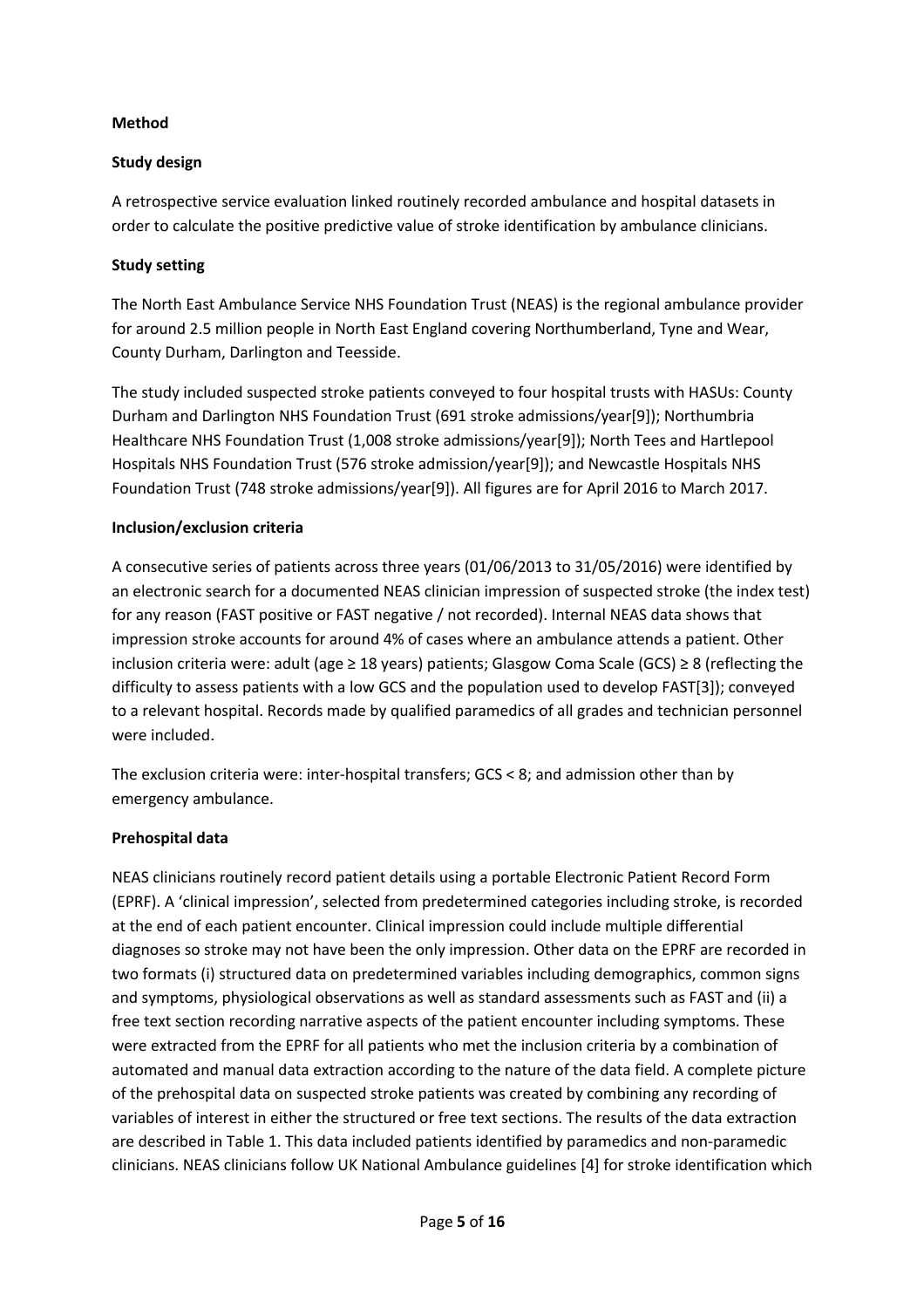recommends patients with stroke symptoms, identified using FAST or clinical judgement, starting within the previous five hours are transported directly to the nearest HASU.

# **Hospital diagnosis data**

Stroke or SM diagnoses were established according to i) whether each patient was included in the admitting hospital's Sentinel Stroke National Audit Programme[10] (SSNAP) dataset, and ii) primary discharge diagnoses in Hospital Episode Statistics (HES) according to the International Statistical Classification of Diseases and Related Health Problems (ICD-10) codes. SSNAP is a mandatory individual patient audit that measures and regularly reports the quality of stroke care in the NHS in England, Wales, and Northern Ireland using clinical and organisational measures. All patients in SSNAP have a specialist confirmed diagnosis of stroke that is cross referenced with national HES data through the Office for National Statistics. All participating trusts had high (≥90%) case ascertainment rates for SSNAP i.e. <10% acute stroke patients treated as in-patients were not listed on the SSNAP database. The reference standard to confirm a final diagnosis of stroke was inclusion in SSNAP, or a local HES discharge diagnosis including ICD-10 codes of I61, I63 and I64 if patients' records could not be confidently matched with SSNAP. Patients with a HES diagnosis including ICD-10 codes G458 or G459 were recorded as transient ischemic attacks (TIA). TIAs were grouped with stroke patients on the basis that prehospital triage to specialist stroke units would still be appropriate, similar to other prehospital stroke studies.[11] All other diagnoses were recorded as SM (false positives). Where a diagnosis could not be established from SSNAP or HES data it was assumed that the patient had a SM condition.

Ambulance cases were linked to hospital data using a stepwise approach. Firstly, an attempt was made to link NEAS suspected stroke patients with SSNAP data using the ambulance service case number. Where the case number was not recorded, probabilistic matching was used based upon: admitting hospital; date/time of admission; gender; and age. Patients with a potential match (e.g. admission time >20 minutes difference, identical gender but missing age) were re-examined with access to the original NEAS EPRF to identify additional information which might assist with matching such as location of the incident. Discharge diagnoses for patients who could not be linked with SSNAP data were sought from HES using common identifiers within the NEAS data (name, age, date of birth, NHS number, date/time of admission).

**Figure 1.** Data linking process showing final diagnoses of suspected stroke patients.

## **Data analysis**

All data were analysed in IBM SPSS Statistics v23. The PPV of ambulance clinician identification of stroke was calculated based on the linked data. The sensitivity of ambulance clinician stroke identification was estimated using the suspected and confirmed stroke populations. Differences between continuous variables were established using independent samples t-test, whereas for binary variables chi-squared test were used. A sensitivity analysis compared the impact of variation in FAST documentation (structured FAST positive only; structured FAST and/or narrative FAST symptoms; or no documentation of FAST).

## **Approvals and ethics**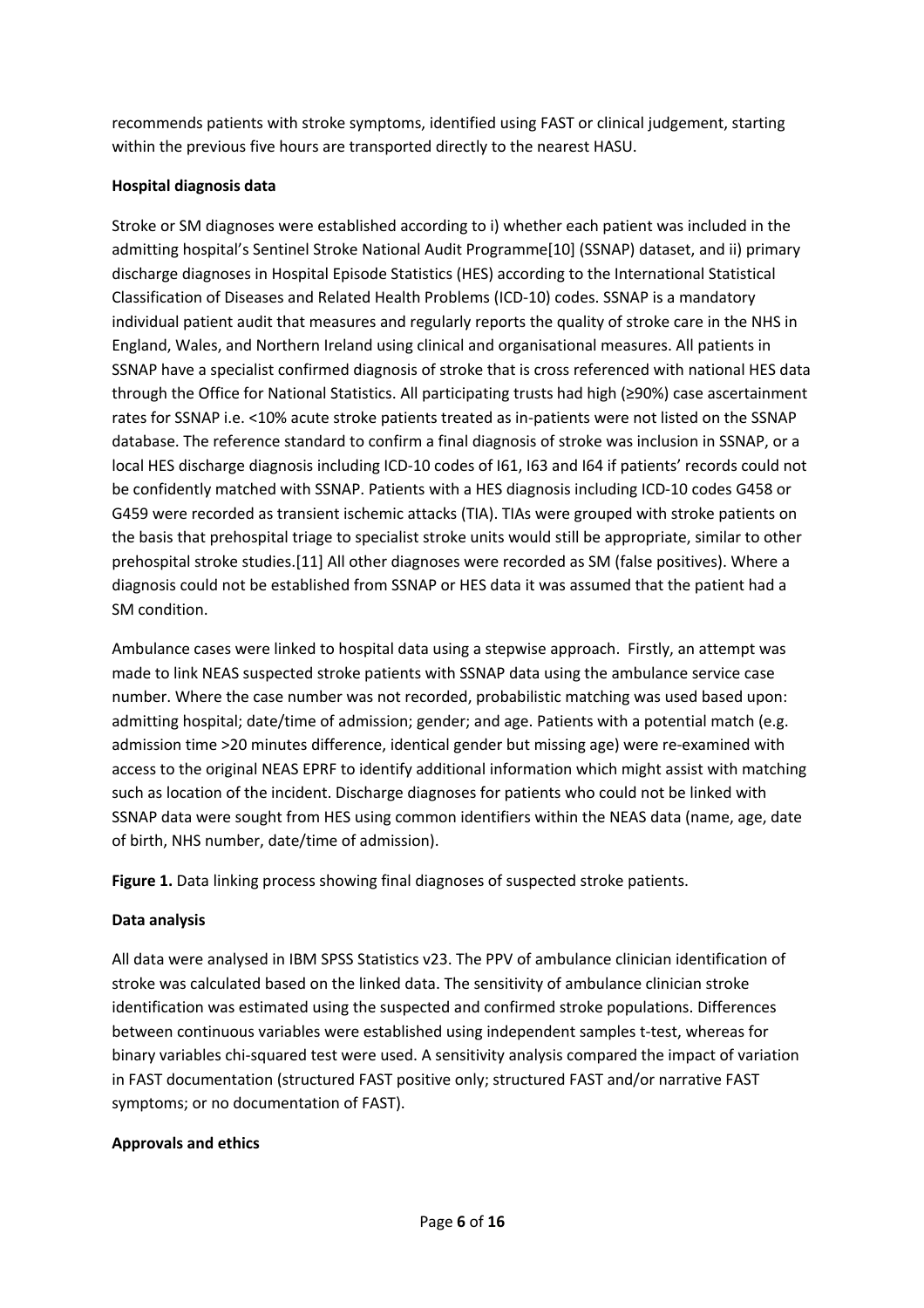No ethical approval was required as this service evaluation used routinely recorded information. Caldicott guardian approvals were granted by each NHS organization for data sharing and use. This service evaluation project was registered with Newcastle Hospitals (project 7506, 29/03/17).

## **Patient and Public Involvement**

No patient involvement.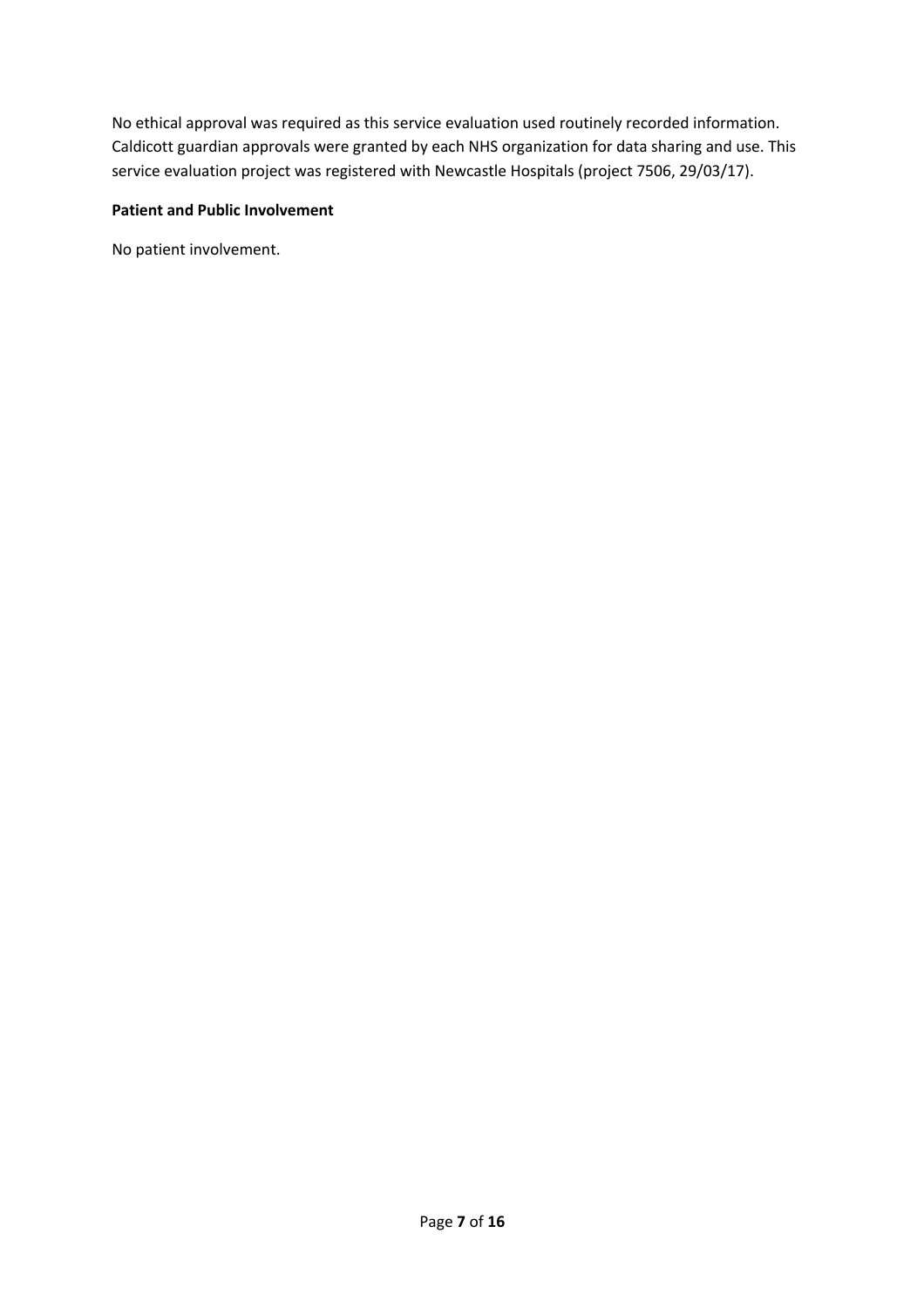## **Results**

The study included 5,645 'impression stroke' cases transported to the four HASUs identified from the NEAS EPRFs.

The results of the data linking process are summarised in Figure 1. Half of the suspected stroke patients were confirmed as definite stroke by direct linkage with SSNAP data (n=2,828). A further 335 patients were not included in the local SSNAP dataset but were confirmed as stroke based on HES data. One thousand four hundred and four of the remaining 2,162 patients were linked with HES data and had a SM diagnosis. In 758 patients no positive match could be made with either SSNAP or HES, and were classed as SM. In total 3,163 (56%) patients had a final diagnosis of stroke, 320 (6%) patients were TIA and 2,162 (38%) patients were SM.

The mean age of all patients was 73.2 years (SD 14.4) and 48% of patients were male. A formal FAST result was documented in the structured data for 2,877 (51%) patients but one or more FAST symptoms were documented for 5,244 (93%) overall. Table 1 shows the characteristics of patients extracted from ambulance records according to stroke/TIA and SM categorisation.

**Table 1. Characteristics of suspected stroke patients recorded by ambulance clinicians**

|                                             |                                 | <b>Stroke/TIA</b>    | <b>Stroke mimics</b>       | P value |  |  |
|---------------------------------------------|---------------------------------|----------------------|----------------------------|---------|--|--|
| Patients (n)                                |                                 | 3,483                | 2,162                      |         |  |  |
| Mean age (SD)                               |                                 | 75 (13)              | 70 (16)                    | < 0.001 |  |  |
| Gender (% male)                             |                                 | 50                   | 45                         | < 0.001 |  |  |
| <b>FAST Signs and</b><br>symptoms           | <b>Patients</b><br>(% of total) | % stroke<br>patients | % stroke mimic<br>patients | P value |  |  |
| <b>Arm weakness</b>                         | 3,617(64)                       | 71                   | 54                         | < 0.001 |  |  |
| <b>Facial droop or weakness</b>             | 3,100(55)                       | 61                   | 48                         | < 0.001 |  |  |
| <b>Speech symptoms</b>                      | 3,768 (68)                      | 73                   | 61                         | < 0.001 |  |  |
| <b>Previous Medical History</b>             | <b>Patients</b><br>(% of total) | % stroke<br>patients | % stroke mimic<br>patients | P value |  |  |
| <b>Alcohol misuse</b>                       | 98(2)                           | $\mathbf{1}$         | $\overline{2}$             | 0.001   |  |  |
| Angina                                      | 520 (9)                         | 9                    | 9                          | 0.514   |  |  |
| <b>Diabetes</b>                             | 959 (17)                        | 18                   | 16                         | 0.062   |  |  |
| <b>Epilepsy</b>                             | 216(4)                          | $\overline{2}$       | $\overline{7}$             | < 0.001 |  |  |
| <b>Heart failure</b>                        | 167(3)                          | 3                    | $\overline{2}$             | 0.021   |  |  |
| <b>High cholesterol</b>                     | 991 (18)                        | 18                   | 16                         | 0.022   |  |  |
| Hypertension                                | 1,865 (33)                      | 36                   | 27                         | < 0.001 |  |  |
| <b>Myocardial infarction</b>                | 512 (9)                         | 9                    | 8                          | 0.156   |  |  |
| <b>Migraine</b>                             | 79(1)                           | $\mathbf{1}$         | $\overline{2}$             | 0.001   |  |  |
| <b>Smoking</b>                              | 142(3)                          | 3                    | $\overline{2}$             | 0.152   |  |  |
| <b>Stroke</b>                               | 1,415(25)                       | 20                   | 31                         | < 0.001 |  |  |
| <b>Transient Ischaemic</b><br><b>Attack</b> | 939 (17)                        | 15                   | 18                         | 0.001   |  |  |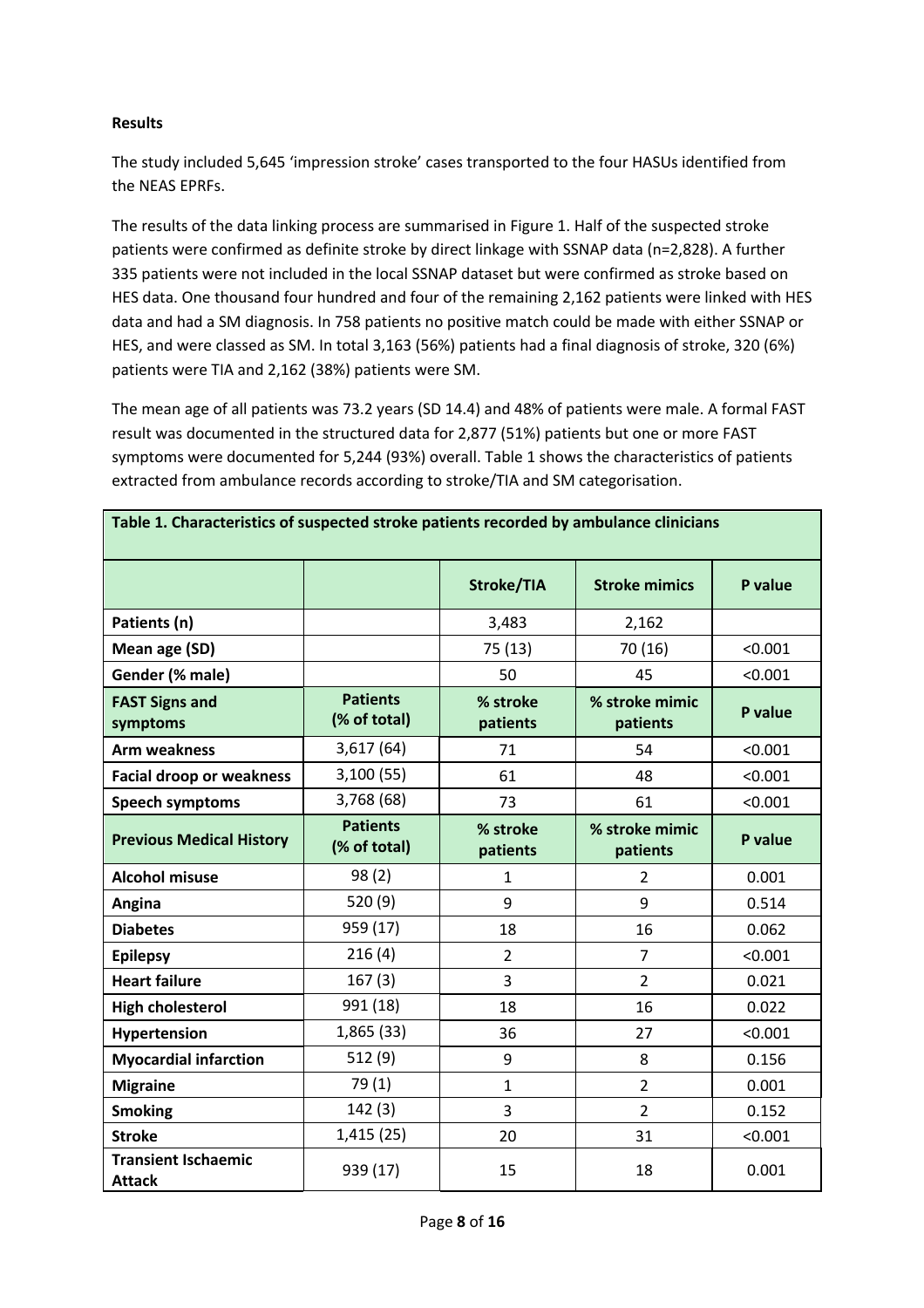| <b>Physiological observation</b>                    | <b>Patients</b><br>(% of total) | <b>Stroke</b><br>(mean, SD) | <b>Stroke mimics</b><br>(mean, SD) | P value |
|-----------------------------------------------------|---------------------------------|-----------------------------|------------------------------------|---------|
| <b>Blood sugar (mmol/l)</b>                         | 5,385 (95)                      | 7.6(2.8)                    | 7.4(2.7)                           | 0.001   |
| <b>Glasgow Coma Scale</b>                           | 5,645 (100)                     | 14(2)                       | 14(2)                              | 0.205   |
| Heart rate (bpm)                                    | 5,639 (>99)                     | 82 (18)                     | 84 (19)                            | < 0.001 |
| Pulse rhythm (% regular)                            | 5,485 (97)                      | 75                          | 83                                 | < 0.001 |
| Pain (0-10)                                         | 3,659(65)                       | 0.3(1.2)                    | 0.7(1.8)                           | < 0.001 |
| Peripheral oxygen<br>saturations                    | 5,606 (99)                      | 96(3)                       | 96(3)                              | 0.524   |
| <b>Respiratory rate</b>                             | 5,639 (>99)                     | 17(3)                       | 17(3)                              | 0.006   |
| <b>Systolic blood pressure</b><br>(mmHg)            | 5,606 (99)                      | 160 (28)                    | 153 (29)                           | < 0.001 |
| Diastolic blood pressure<br>(mmHg)                  | 5,596 (99)                      | 88 (17)                     | 87(18)                             | 0.001   |
| <b>Temperature (Celsius)</b>                        | 4,940 (88)                      | 36.5(0.7)                   | 36.6(0.9)                          | < 0.001 |
| <b>Signs and symptoms</b>                           | <b>Patients</b><br>(% of total) | % stroke<br>patients        | % stroke mimic<br>patients         | P value |
| Abnormal gait                                       | 535 (9)                         | 11                          | 8                                  | 0.001   |
| <b>Atrial fibrillation</b><br>(presence or history) | 662 (12)                        | 13                          | 8                                  | < 0.001 |
| Alcohol/drug use<br>reported                        | 162(3)                          | $\overline{2}$              | 4                                  | < 0.001 |
| <b>Altered sensation</b>                            | 542 (10)                        | 9                           | 11                                 | < 0.001 |
| Chest pain                                          | 58(1)                           | $\mathbf{1}$                | $\overline{2}$                     | 0.001   |
| Confusion                                           | 1,602 (28)                      | 27                          | 31                                 | 0.001   |
| <b>Dizziness</b>                                    | 515(9)                          | 8                           | 10                                 | 0.095   |
| <b>Eye issues</b>                                   | 282(5)                          | 6                           | 3                                  | < 0.001 |
| <b>Floppy</b>                                       | 282(5)                          | 5                           | 5                                  | 0.450   |
| <b>General weakness</b>                             | 1,256 (22)                      | 20                          | 25                                 | < 0.001 |
| Headache                                            | 1,226 (22)                      | 19                          | 27                                 | < 0.001 |
| Leg weakness                                        | 2,665 (47)                      | 54                          | 36                                 | < 0.001 |
| Nausea and/or vomiting                              | 667 (12)                        | 10                          | 12                                 | 0.024   |
| <b>Neck stiffness</b>                               | 75(1)                           | $\mathbf{1}$                | $\overline{2}$                     | 0.003   |
| <b>Seizures</b>                                     | 171(3)                          | $\mathbf{1}$                | 6                                  | < 0.001 |
| Syncope                                             | 65(1)                           | $\mathbf{1}$                | $\overline{2}$                     | < 0.001 |
| <b>Tremors</b>                                      | 146(3)                          | $\overline{2}$              | 4                                  | < 0.001 |
| <b>Unconscious</b>                                  | 229(4)                          | 3                           | 6                                  | < 0.001 |
| <b>Visual disturbances</b>                          | 490 (9)                         | 8                           | 10                                 | 0.002   |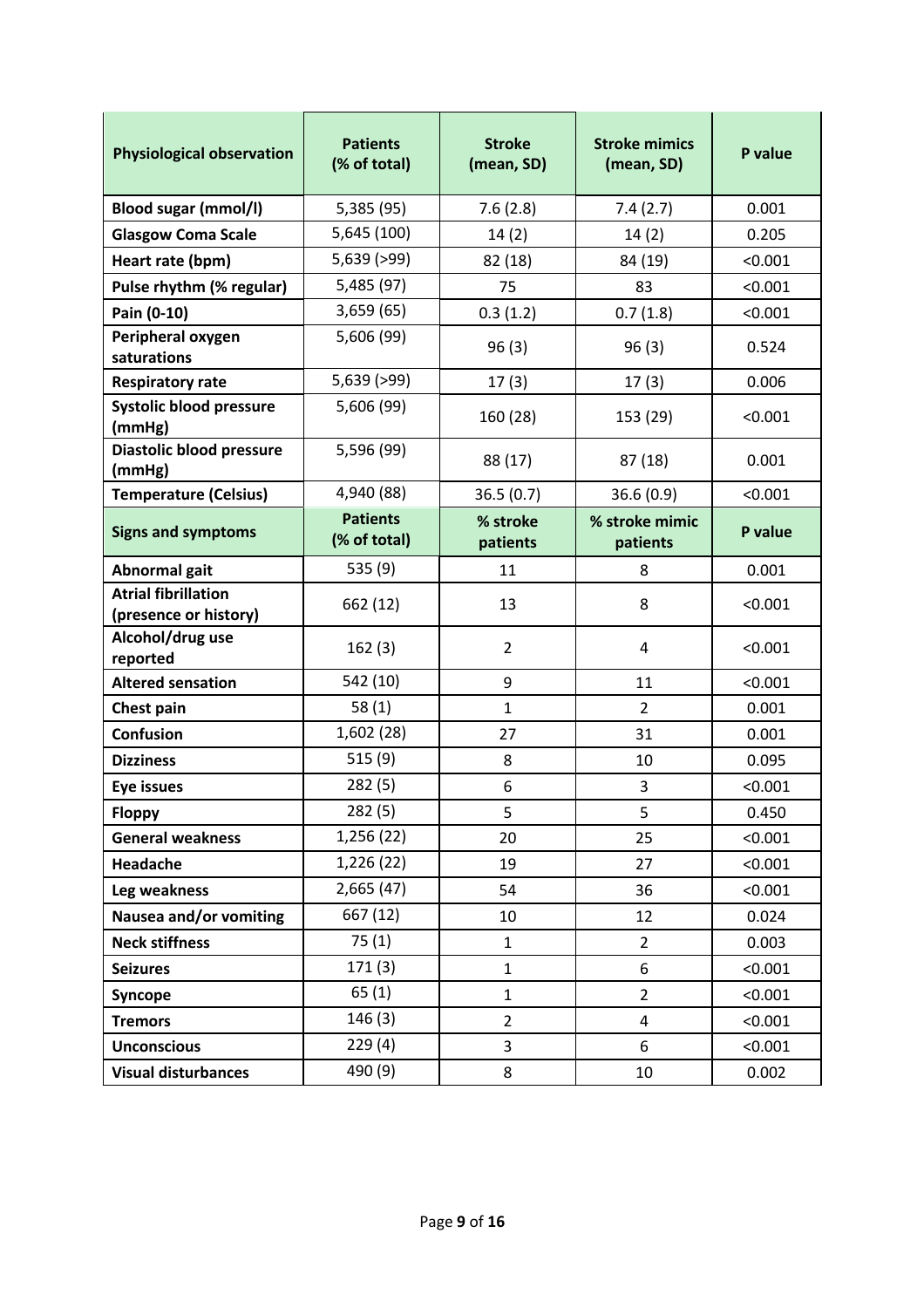Ambulance clinician documentation of 'impression stroke' identified 3,483 confirmed cases of acute stroke/TIA out of 5,645 total patients i.e. a PPV of 62% (95% CI 61 to 63). Patients with a final stroke diagnosis had higher rates of FAST documentation than SM patients (54% versus 46% in structured data, p<0.001; 96% versus 91% for all documented FAST symptoms, p<0.001). A sensitivity analysis of the differing sources of FAST documentation showed that presence of a structured FAST positive record had a PPV of 66% (95% CI 65 to 66); any FAST positive (structured FAST test or narrative FAST symptoms) 63% (95% CI 63 to 63); and no FAST symptom documentation 47% (95% CI 44 to 49).

These data were used to estimate the sensitivity of ambulance clinician recognition of stroke. SSNAP data from the four participating acute trusts included 8,538 stroke patients over the study timeframe. These records were filtered to include only those conveyed by NEAS, which equalled 6,424 (75%) suspected stroke patients. As the total number of NEAS suspected stroke patients subsequently confirmed as correct was 3,163 (not including TIA) then the sensitivity of stroke identification based on ambulance clinician impression was 49% (95% CI 48 to 50). When only patients with documented FAST symptoms were included the sensitivity decreased to 47% (95% CI 45 to 48).

| Table 2. The ten most frequently recorded SM diagnoses                                        |                      |  |  |  |  |
|-----------------------------------------------------------------------------------------------|----------------------|--|--|--|--|
| <b>ICD-10 Diagnosis</b>                                                                       | n (%) of SM patients |  |  |  |  |
| Urinary tract infection, site not specified                                                   | 66 (5)               |  |  |  |  |
| Syncope and collapse                                                                          | 55 (4)               |  |  |  |  |
| Convulsions, not elsewhere classified                                                         | 55 (4)               |  |  |  |  |
| Other and unspecified symptoms and signs involving the nervous and<br>musculoskeletal systems | 46 (3)               |  |  |  |  |
| Bell's palsy                                                                                  | 45 (3)               |  |  |  |  |
| Hemiplegia, unspecified (non-stroke)                                                          | 43(3)                |  |  |  |  |
| Epilepsy, unspecified                                                                         | 41(3)                |  |  |  |  |
| Migraine, unspecified                                                                         | 39(3)                |  |  |  |  |
| Lobar pneumonia, unspecified organism                                                         | 38(3)                |  |  |  |  |
| Unspecified acute lower respiratory infection                                                 | 22 (2)               |  |  |  |  |

There were 299 different ICD-10 codes recorded for patients with a SM diagnosis. The ten most frequently recorded SM ICD-10 codes accounted for 33% of reported SM diagnoses (Table 2).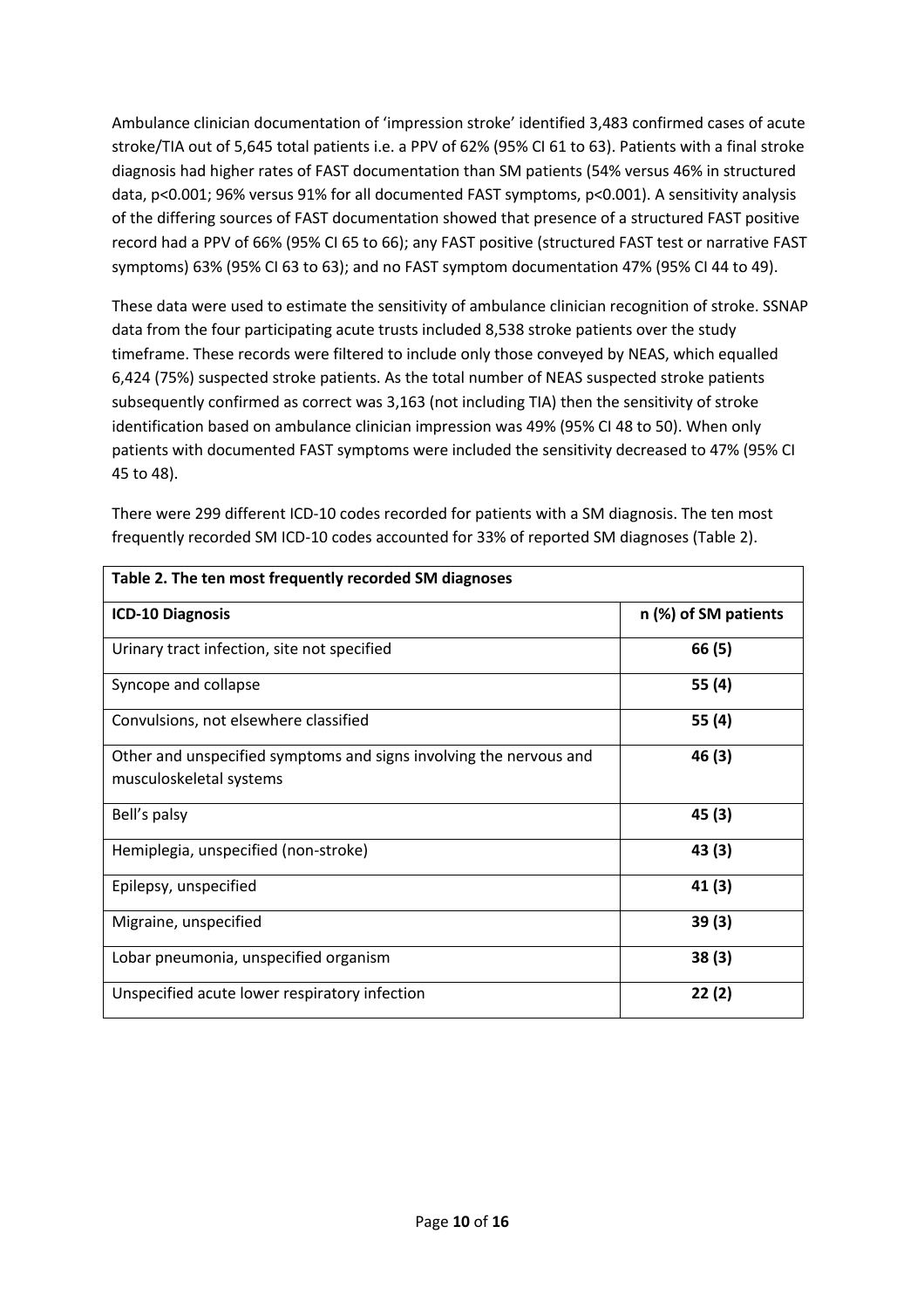### **Discussion**

In a large dataset linking regional ambulance service data with patient diagnoses from four hospital trusts in North East England identification of stroke patients by ambulance clinicians had a PPV of 62%. FAST positive patients were more likely to have a final stroke diagnosis than FAST negative patients. SM (false positives) accounted for 38% of suspected stroke admissions identified by ambulance clinicians and included a wide range of diagnoses. This real world performance data has implications for the efficiency of service reconfiguration towards a smaller number of larger HASUs and future provision of mechanical thrombectomy.

Forty factors were identified with statistically (p<0.05) different associations between stroke and SM patients, but it may not be possible to use these to improve the specificity of prehospital stroke identification without increasing the risk that genuine stroke patients do not rapidly access specialist care. Compared with stroke/TIA, SM patients were more likely to be younger and female and less likely to have a history of hypertension. However, the absolute differences between the clinical characteristics of the stroke and SM populations were small. Many of the factors described have been reported by previous studies seeking to identify SM based on analyses of hospital data[12, 13] including: younger age; absence of atrial fibrillation; absence of facial droop; and absence of historical hypertension. Seizures were still evident amongst the SM group despite being a clinical exclusion from many prehospital stroke pathways, including the NEAS pathway.[14] This may indicate that some types of seizure activity and post-ictal states are complex presentations to identify in the prehospital setting. Clinical pathway clarification and additional training may be beneficial for these presentations.

Individual FAST symptoms were all significantly (p<0.001) associated with a final diagnosis of stroke, but were also recorded for large numbers of SM patients. The FAST was inconsistently documented by ambulance clinicians with 51% of patients formally designated as FAST positive, whereas 93% of patients had one or more FAST symptoms recorded.

The PPV of 62% calculated in the current study is at the lower end of the range described for prehospital FAST[7] use. Other prehospital services using FAST have reported similar PPV rates with a PPV of 57% reported in FAST positive ambulance pre-alerts in Ireland[15] and a PPV of 68% for stroke/TIA pre-alerts reported in Scotland.[16] The inclusion of TIA and FAST negative patients might be an explanatory factor for the lower PPV observed, however this appears to increase the sensitivity of prehospital stroke identification. Modifications to FAST such as BE-FAST[17] have been suggested to better identify patients currently missed by FAST by seeking posterior circulation symptoms such as balance and visual disturbances, but these have been developed from retrospective examination of hospital records and prospective impact during prehospital assessment has not been evaluated. Various scores have also been suggested to identify large vessel occlusive strokes suitable for mechanical thrombectomy, but their ability to exclude SM in real world populations remains uncertain.[18]

Previous smaller studies have reported lower SM rates (22-23%) than the 38% observed but these were in the context of a rapid ambulance diversion protocol in a single urban unit.[3, 19] The high SM rate has implications in terms of: planning clinical pathways; organisation of specialist care services; transportation times and ambulance resource availability; repatriation and travel for relatives when SM are displaced. The common SM identified in this study (infection; seizures; and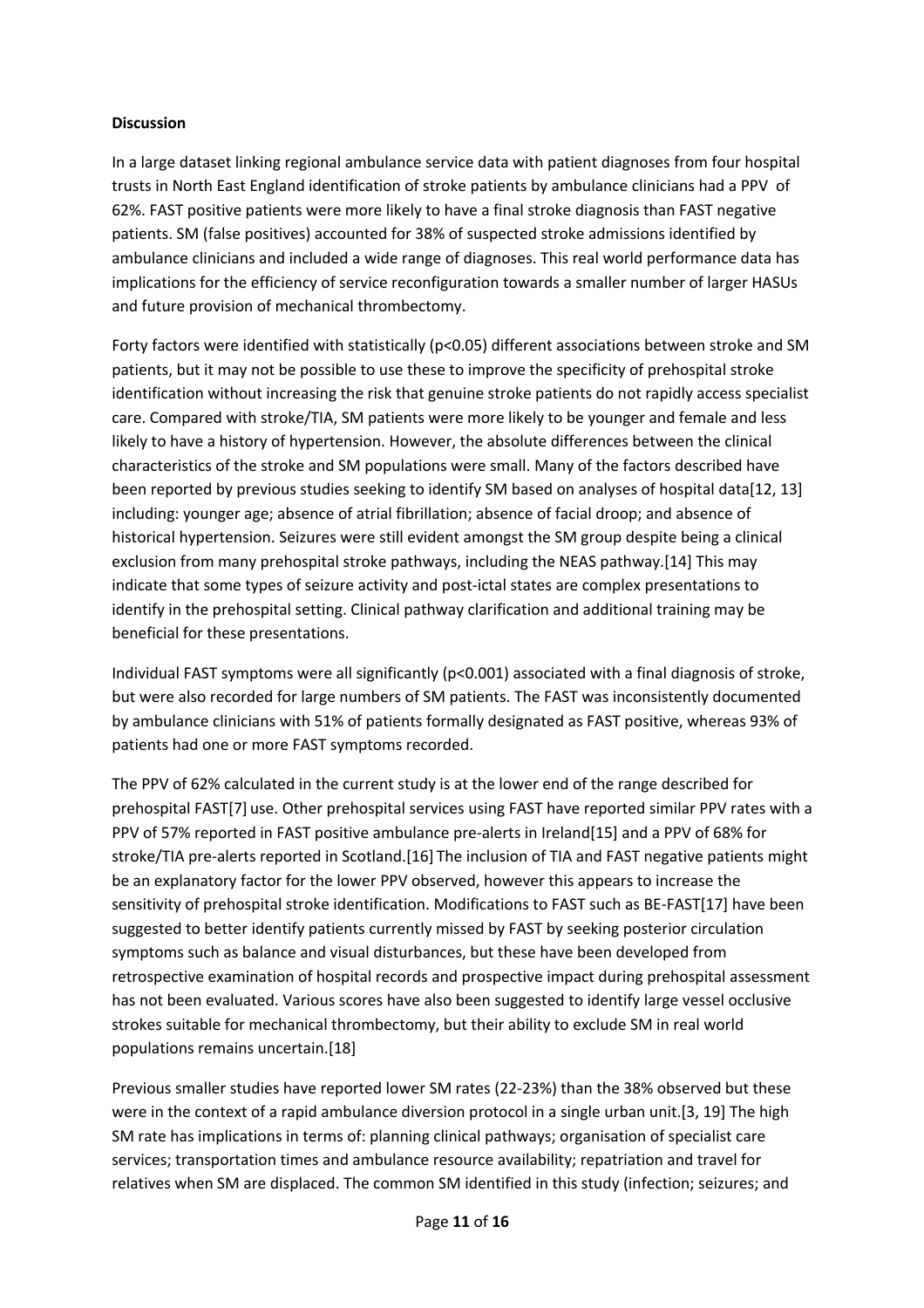migraine) are similar to those reported by two systematic reviews of SM[8, 20] and suggest opportunities for development of point of care diagnostics.[21, 22] Mobile stroke units have already demonstrated improvements in the prehospital treatment of stroke but may only be cost effective and sustainable in dense urban areas.[23]A more generalisable approach to improve prehospital stroke identification would be including content about common SM presentations and FAST negative strokes in standardised training for ambulance clinicians. In future, suspected stroke patients may benefit from ambulance clinicians being able to remotely access support from stroke specialists.[24, 25]

The estimated sensitivity of prehospital stroke identification by ambulance clinicians was 49% (95% CI 48 to 50). This is below the reported figures for FAST sensitivity in prehospital care (79% to 97%)[7], so may reflect 'real world' performance or differences in training and data collection.

#### **Limitations**

This is a service evaluation therefore results cannot be generalised. Ambulance personnel could select more than one 'impression' per patient without indicating the most likely, thereby leading to inclusion of patients where stroke may not have been considered the main problem. Incorporation and work-up biases may be present as the hospital response is influenced by the prehospital identification, or lack of identification, of stroke so the index test is not independent of the prehospital actions. Hospital coding is imperfect and the use of single ICD-10 based primary diagnoses does not represent the multiple conditions which some patients present with, but it is assumed that acute stroke would be the primary diagnosis if present. The hospital diagnoses used reflect diagnoses based on specialist input documented at discharge which may have been made after a prolonged admission, so are based on access to more data than were available to the ambulance clinicians. The hospital dataset may have included small numbers of inpatient stroke which cannot be distinguished through HES. Narrative data were used, as well as structured clinical data, to describe factors recorded by ambulance clinicians, which has limitations due to the wide variability in documentation. This data made the results more representative of clinical practice, but introduced an element of interpretation. The probabilistic record matching process was also a limitation due to inconsistencies such as misspelling of names, missing data and differences in formatting between prehospital and hospital datasets. Patient diagnoses were established for the majority of patients but the assumption that the 13% of patients unmatched with SSNAP data (and without a confirmed diagnosis in HES) were SM may have been incorrect and led to underestimating the PPV. Whilst PPV is the main measure reported in this study sensitivity has been estimated as well, more robust data on the true sensitivity of prehospital stroke identification would be valuable as this could inform improvements to identification which is a key role of the ambulance services.

In summary, the PPV of prehospital stroke identification by ambulance clinicians in the North East of England was 62%, which is below the original performance from FAST validation studies but similar to other prehospital settings.[17, 18] SM continue to make up a sizeable proportion of suspected stroke patients identified by ambulance clinicians. Further training and technological innovation are needed to improve prehospital stroke stratification if services are to achieve optimal efficiency in patient flow and resource utilisation.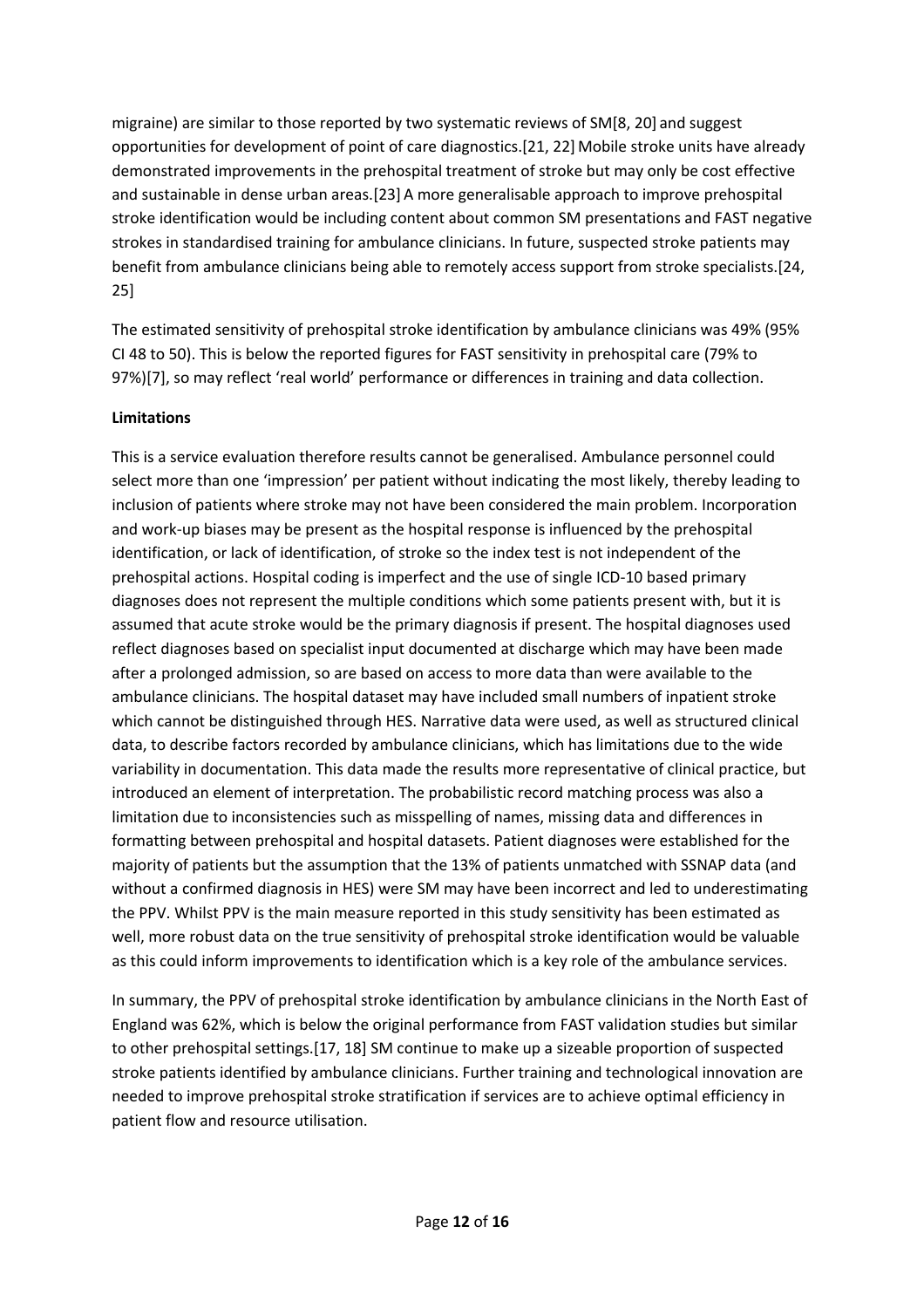#### **Acknowledgements**

The Stroke Association who funded this work through their postgraduate fellowship scheme

The North East Ambulance Service NHS Foundation Trust Charitable foundation

The North East Ambulance Service NHS Foundation Trust and specifically Marc Birkett and Zarna Phipps

Judith Plank at Northumbria Healthcare NHS Foundation Trust.

Dr Anand Dixit, Guy Galpin and Lorraine Bell at Newcastle Hospitals NHS Foundation Trust.

Dr Ijaz Anwar and James Andrew at North Tees and Hartlepool Hospitals NHS Foundation Trust.

Dr Yogish Pai and Michael Nixon at County Durham and Darlington NHS Foundation Trust.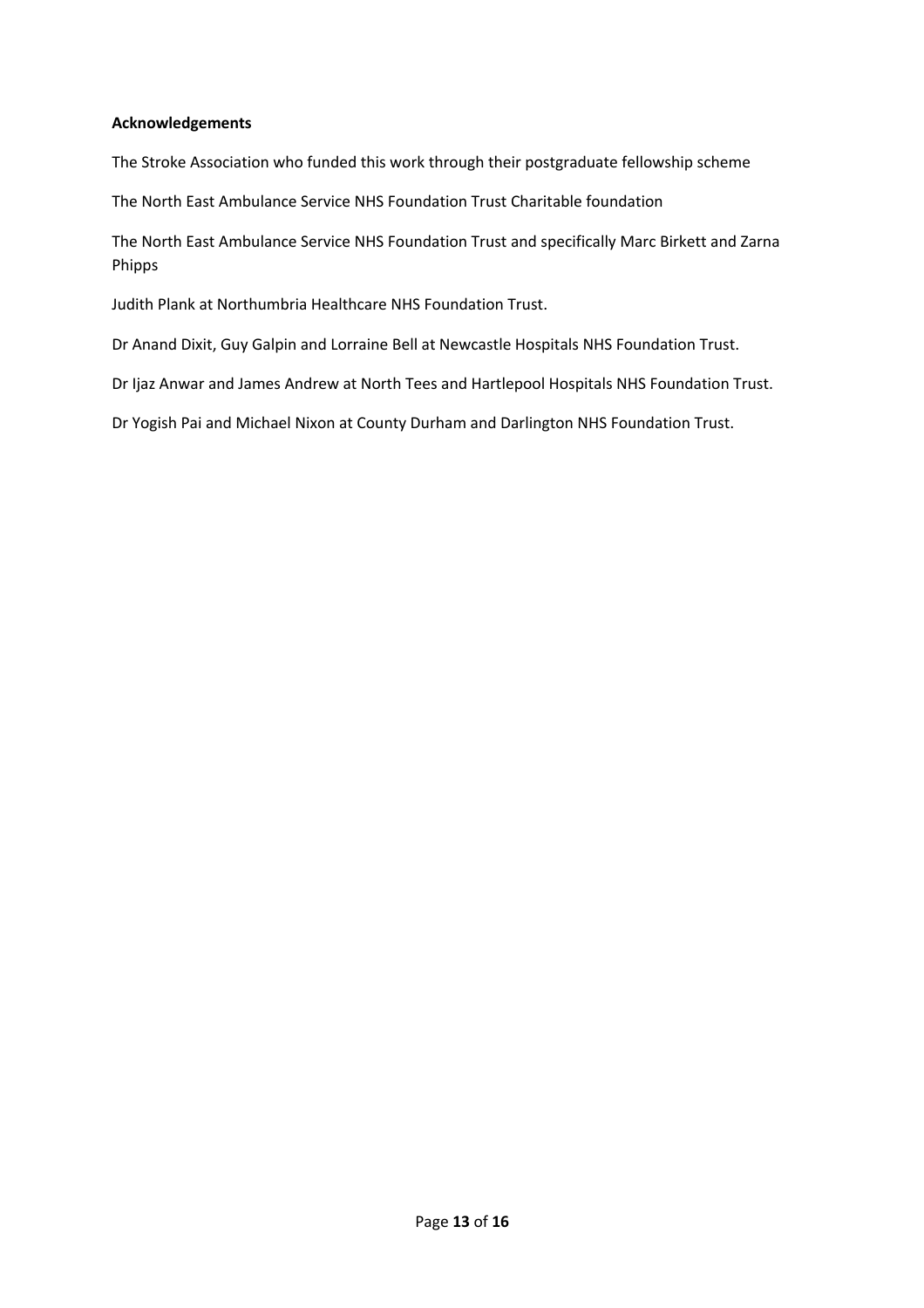# **References**

- 1. Price CP, Rae V, Duckett J, et al. An observational study of patient characteristics associated with the mode of admission to acute stroke services in North East, England. *PLOS One* 2013; 8(10): e76997.
- 2. Morris S, Hunter RM, Ramsay AIG, et al. Impact of centralising acute stroke services in English metropolitan areas on mortality and length of hospital stay: difference-in-differences analysis. *BMJ* 2014; 349:g4757. doi: https://doi.org/10.1136/bmj.g4757 (Published 05 August 2014)
- 3. Harbison J, Hossain O, Jenkinson D, et al. Diagnostic accuracy of stroke referrals from primary care, emergency room physicians, and ambulance staff using the face arm speech test. *Stroke* 2003; 34(1): 71-6.
- 4. Association of Ambulance Chief Executives. UK Ambulance Service Clinical Practice Guidelines: 2016. Class Publishing, Bridgwater, UK.
- 5. Intercollegiate Stroke Working Party. National clinical guideline for stroke. Royal College of Physicians. 2016. Date accessed 16<sup>th</sup> May 2019. Available at: https://www.strokeaudit.org/SupportFiles/Documents/Guidelines/2016-National-Clinical-Guideline-for-Stroke-5t-(1).aspx.
- 6. McClelland G, Flynn D, Rodgers H, Price CI. A survey of UK paramedics' views about their stroke training, current practice and the identification of stroke mimics. *British Paramedic Journal* 2017; 2(1): 4-15.
- 7. Rudd M, Buck D, Ford GA, Price CI. A systematic review of stroke recognition instruments in hospital and prehospital settings. *Emergency Medicine Journal* 2016; 33(11): 818-22.
- 8. McClelland G, Rodgers H, Flynn D, Price CI. The frequency, characteristics and aetiology of stroke mimic presentations: a narrative review. *Eur J Emerg Med* 2019; 26(1): 2-8.
- 9. SSNAP: Results: Clinical Audit: Regional: April 2016 March 2017. [Internet]. 2019. Date accessed 9th April 2019. Available at https://www.strokeaudit.org/results/Clinicalaudit/Regional-Results.aspx
- 10. Sentinel Stroke National Audit Programme. Home: Welcome to the SSNAP website. [Internet]. 2019. Date accessed 13<sup>th</sup> June 2019. Available at https://www.strokeaudit.org/
- 11. Fothergill RT, Williams J, Edwards MJ, et al. Does use of the recognition of stroke in the emergency room stroke assessment tool enhance stroke recognition by ambulance clinicians? *Stroke* 2013; 44(11): 3007-12.
- 12. Goyal N, Tsivgoulis G, Male S, et al. FABS: An intuitive tool for screening of stroke mimics in the emergency department. *Stroke* 2016; 47(9): 2216-20.
- 13. Merino J, Luby M, Benson R, et al. Predictors of acute stroke mimics in 8187 patients referred to a stroke service. *Journal of Stroke & Cerebrovascular Diseases* 2013; 22(8): e397- 403.
- 14. McClelland G, Rodgers H, Price CI. A survey of pre-hospital stroke pathways used by UK ambulance services. *International Journal of Stroke* 2018; 13(3S): 35
- 15. Feeney A, Barry T, Hayden, D, et al. Pre-Hospital Fast Positive Cases Identified by DFB Ambulance Paramedics – Final Clinical Diagnosis. *Irish Medical Journal* 2016; 109(4): 397. http://imj.ie/2066-2/
- 16. Brown CW, Macleod MJ. The positive predictive value of an ambulance prealert for stroke and transient ischaemic attack. *Eur J Emerg Med* 2018; 25(6): 411-5.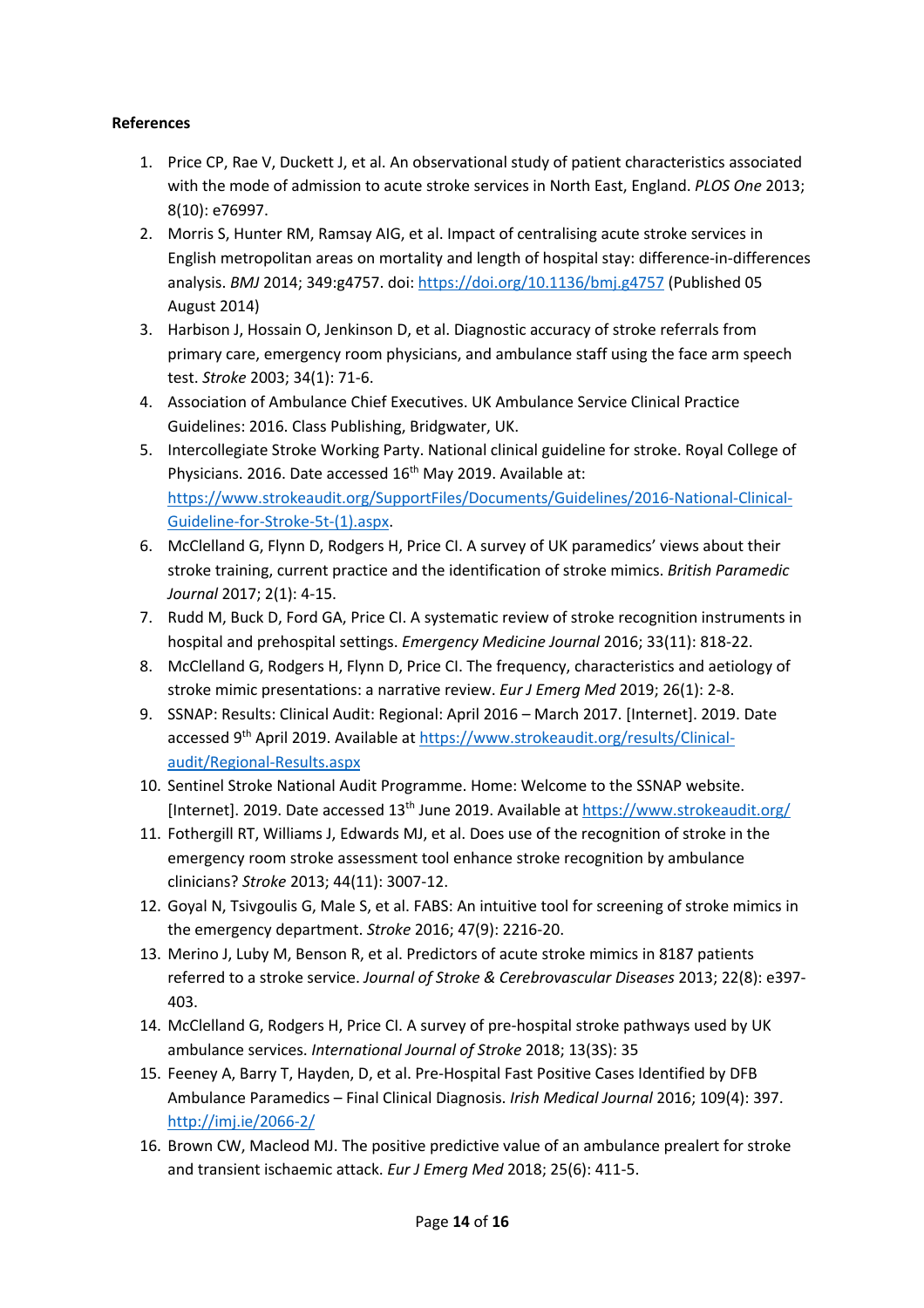- 17. Aroor S, Singh R, Goldstein LB. BE-FAST (Balance, Eyes, Face, Arm, Speech, Time) Reducing the proportion of strokes missed using the FAST mnemonic. *Stroke* 2017; 48: 00-00. doi:10.1161/STROKEAHA.116.01516
- 18. Lima FO, Silva GS, Furie KL, et al. Field assessment stroke triage for emergency destination: A simple and accurate prehospital scale to detect large vessel occlusion strokes. *Stroke* 2016; 47: 1997-2002.
- 19. Nor AM, McAllister C, Louw SJ, et al. Agreement between ambulance paramedic-and physician-recorded neurological signs with Face Arm Speech Test (FAST) in acute stroke patients. *Stroke* 2004; 35(6): 1355-9.
- 20. Gibson LM, Whiteley W. The differential diagnosis of suspected stroke: a systematic review. *The Journal of the Royal College of Physicians of Edinburgh* 2013; 43(2): 114-8.
- 21. Purines for rapid identification of stroke mimics (PRISM study). ISRCTN registry. Reference ISRCTN 22323981. [Internet]. 2019. Date accessed 13th June 2019. Available at http://www.isrctn.com/ISRCTN22323981
- 22. Cerebrotech Medical Systems. Cerebrotech Medical Systems [Internet]. 2018. Date accessed 6th August 2018. Available at: http://www.cerebrotechmedical.com/eu.php
- 23. Fassbender K, Grotta JC, Walter S, et al. Mobile stroke units for prehospital thrombolysis, triage, and beyond: benefits and challenges. *The Lancet Neurology* 2017; 16(3): 227-37.
- 24. Barrett KM, Pizzi MA, Kesari V, et al. Ambulance-based assessment of NIH stroke scale with telemedicine: A feasibility pilot study. *Journal of telemedicine and telecare* 2017; 23(4): 476- 83.
- 25. Chapman Smith SN, Govindarajan P, Padrick MM, et al. A low-cost, tablet-based option for prehospital neurologic assessment. The iTREAT study. *Neurology* 2016; 87(1): 19-26.

## **Ethics**

Ethics approval: not applicable.

## **Clinical trial registration**

Clinical trial registration: not applicable.

#### **Funding**

This work was supported by The Stroke Association grant number TSA PGF 2015-01.

#### **Competing interests**

Dr. McClelland reports grants from The Stroke Association, during the conduct of the study.

Dr. Flynn reports grants from National Institute for Health Research (Programme Grants for Applied Research, title: Promoting Effective and Rapid Stroke care (PEARS), project number: RP-PG-1211- 20012), during the conduct of the study.

Professor. Rodgers reports grants from NIHR, during the conduct of the study; personal fees from Bayer, outside the submitted work; and Member of NIHR HTA CET panel 2010 to 2014.

Dr. Price reports grants from The Stroke Association, during the conduct of the study.